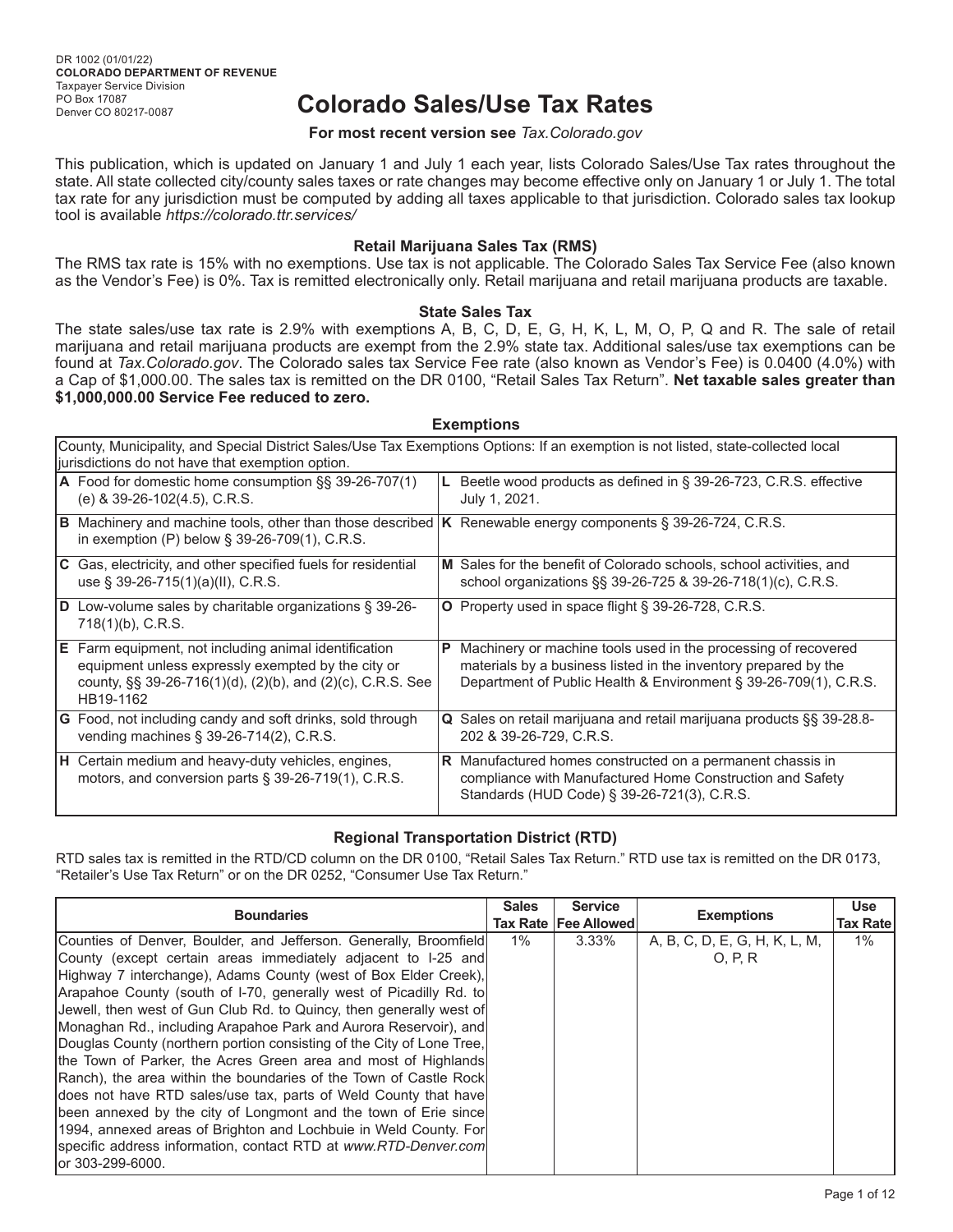### **Scientific and Cultural Facilities District (CD)**

CD sales tax is remitted in the RTD/CD column on the DR 0100, "Retail Sales Tax Return." CD use tax is remitted on the DR 0173, "Retailer's Use Tax Return" or on the DR 0252, "Consumer Use Tax Return."

| <b>Boundaries</b>                                                                                                                                                                                                           | <b>Sales</b><br><b>Tax Rate</b> | Service Fee  <br><b>Allowed</b> | <b>Exemptions</b>                      | <b>Use</b><br><b>Tax Rate</b> |
|-----------------------------------------------------------------------------------------------------------------------------------------------------------------------------------------------------------------------------|---------------------------------|---------------------------------|----------------------------------------|-------------------------------|
| All areas within the county boundaries of Adams, Arapahoe,<br>Boulder, Jefferson, Denver and Broomfield. It also includes all of<br>Douglas County except within the boundaries of the town of Castle<br>Rock and Larkspur. | 0.1%                            | 3.33%                           | A, B, C, D, E, G, H, K, L, M,<br>O.P.R | $0.1\%$                       |

### **Local Improvement District Tax (LID)**

LID sales tax is remitted in the city/LID column on the DR 0100, "Retail Sales Tax Return." Use tax is not applicable. **I** - Exempts telephone & telegraph service **J** - Exempts gas & electricity for residential & commercial use

| <b>LID</b>                                                                  | <b>Boundaries</b>                                                                                    | <b>Sales</b><br><b>Tax Rate</b> | <b>Service Fee</b><br><b>Allowed</b> | <b>Exemptions</b> |
|-----------------------------------------------------------------------------|------------------------------------------------------------------------------------------------------|---------------------------------|--------------------------------------|-------------------|
| <b>Boulder County</b>                                                       | Old Town Niwot and Cottonwood Square                                                                 | 1.00%                           | 0                                    | $A-I-J$           |
| Douglas County                                                              | Lincoln Station                                                                                      | 0.50%                           | $\Omega$                             | I-J               |
| <b>ISoutheast Jefferson</b>                                                 | Within designated areas of Southeast Jefferson County                                                | 0.50%                           | $3.33\%$                             | I-J               |
| Southeast Jefferson County<br>Iwithin Lakewood and<br>Littleton City limits | Within designated areas of Southeast Jefferson County with<br>Lakewood City Limits City of Littleton | 0.43%                           | $3.33\%$                             | I-J               |
| Mesa County Gateway                                                         | Within designated areas of unincorporated MesaCounty                                                 | 1.00%                           | $\Omega$                             | IJ                |
| Mesa County Whitewater                                                      | Within designated areas of unincorporated MesaCounty                                                 | 1.00%                           |                                      | I-J               |

### **Mass Transportation System Tax (MTS)**

MTS sales tax is remitted in the county/MTS column on the DR 0100, "Retail Sales Tax Return."

| <b>MTS</b>           | <b>Boundaries</b>    |       | Sales Tax Rate   Service Fee Allowed | Exemptions | Use Tax<br>Rate | Use Tax Applies                       |
|----------------------|----------------------|-------|--------------------------------------|------------|-----------------|---------------------------------------|
| <b>Eagle County</b>  | Eagle County limits  | 0.5%  |                                      | A, B, C, K | None            |                                       |
| <b>Pitkin County</b> | Pitkin County limits | 0.5%  |                                      |            | 0.5%            | Motor Vehicles,<br>Building Materials |
| <b>Summit County</b> | Summit County limits | 0.75% |                                      |            | None            |                                       |

### **Regional Transportation Authority (RTA)**

RTA sales tax is remitted in the special district column on the DR 0100, "Retail Sales Tax Return." RTA use tax is remitted on the DR 0173, "Retailer's Use tax Return."

| <b>RTA</b>        | <b>Boundaries</b>                                                                                                                                                                                                                                       | Rate  | Sales Tax Service Fee<br><b>Allowed</b> | <b>Exemptions</b>                        | Use Tax<br>Rate |
|-------------------|---------------------------------------------------------------------------------------------------------------------------------------------------------------------------------------------------------------------------------------------------------|-------|-----------------------------------------|------------------------------------------|-----------------|
| Gunnison Valley   | Gunnison County except the towns of Marble, Ohio<br>City, Pitkin and Somerset.                                                                                                                                                                          | $1\%$ |                                         | A, B, C, D, E, G, H,<br>K, L, M, O, P, R | None            |
| <b>Pikes Peak</b> | El Paso County limits except the municipalities<br>of Fountain, Monument, Palmer Lake and the<br>Commercial Aeronautical Zone in the City of Colorado<br>Springs. Any areas annexed into these municipalities<br>lafter 2004 are included in the PPRTA. | $1\%$ |                                         | A, B, C, D, E, G, H,<br>K, L, M, O, P, R | 1%              |
| Roaring Fork      | Basalt and New Castle city limits                                                                                                                                                                                                                       | 0.80% |                                         | A, B, C, D, E, G, H,<br>K, L, M, O, P, R | 0.80%           |
|                   | Carbondale and Glenwood Springs limits                                                                                                                                                                                                                  | $1\%$ |                                         | A, B, C, D, E, G, H,<br>K, L, M, O, P, R | 1%              |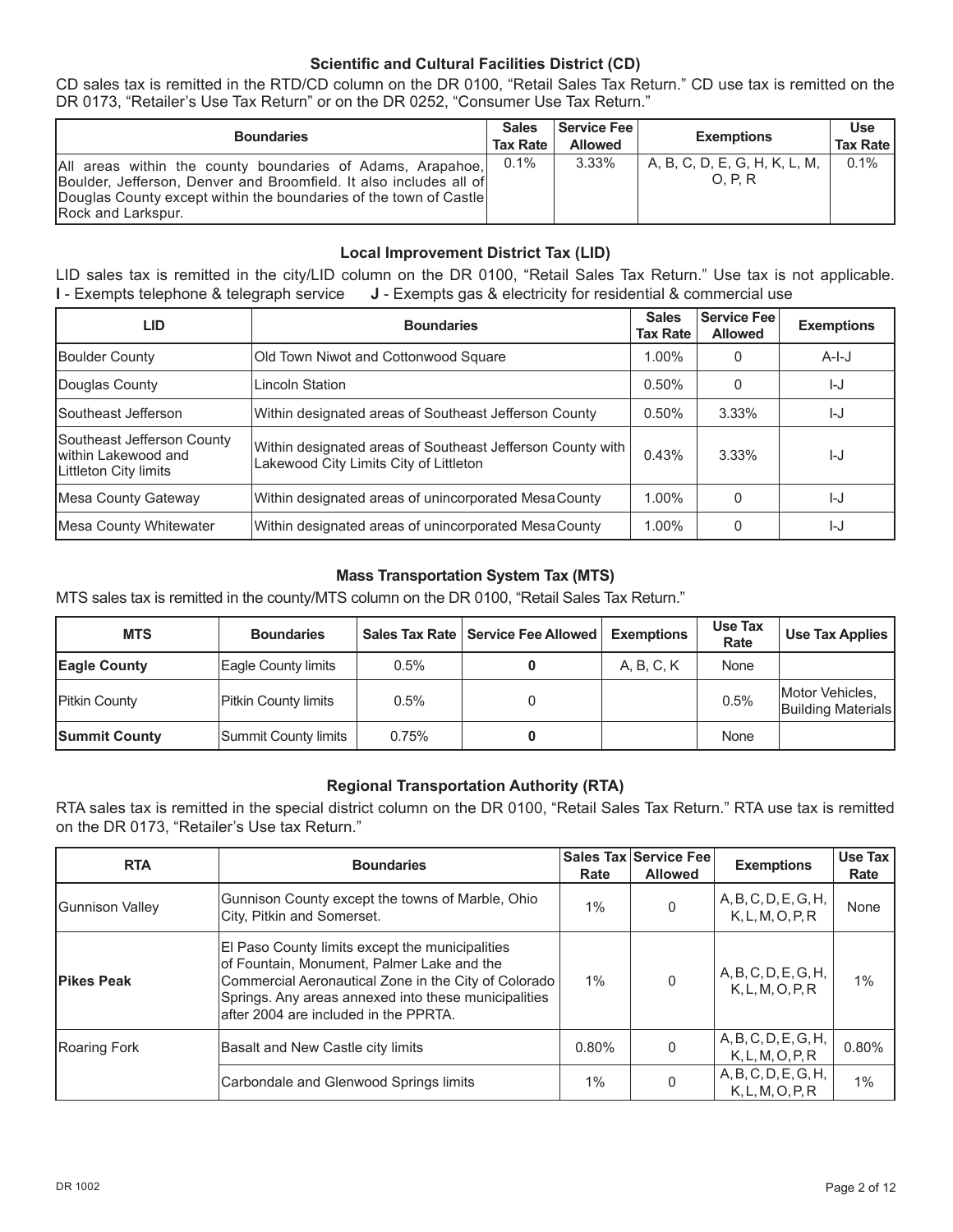### **Regional Transportation Authority (RTA) (Continued)**

| <b>RTA</b>                                          | <b>Boundaries</b>                                                                                                                                          | Rate  | Sales Tax Service Fee<br><b>Allowed</b> | <b>Exemptions</b>                           | Use Tax<br>Rate |
|-----------------------------------------------------|------------------------------------------------------------------------------------------------------------------------------------------------------------|-------|-----------------------------------------|---------------------------------------------|-----------------|
| Roaring Fork (cont.)                                | Aspen and Snowmass Village city limits,<br>unincorporated Pitkin County                                                                                    | 0.40% | $\Omega$                                | A, B, C, D, E, G, H,<br>K, L, M, O, P, R    | 0.40%           |
|                                                     | Areas of unincorporated Eagle County in the El Jebel<br>area and outside the city limits of Carbondale                                                     | 0.60% | 0                                       | A, B, C, D, E, G, H,<br>K, L, M, O, P, R    | 0.60%           |
| San Miguel Authority for<br>Regional Transportation | Mountain Village, Telluride, and Rico (Dolores County)<br>city limits, portion of unincorporated San Miguel<br>County except for towns of Ophir and Sawpit | 0.25% | $\Omega$                                | A, B, C, D, E, G, H,<br>K, L, M, O, P, R    | None            |
| South Platte Valley                                 | Sterling city limits                                                                                                                                       | 0.10% | $\Omega$                                | A, B, C, D, E, G, H,<br>K, L, M, O, P, Q, R | 0.10%           |

# **Multi-Jurisdictional Housing Authority (MHA)**

MHA sales tax is remitted in the special district column on the DR 0100, "Retail Sales Tax Return." MHA use tax is collected at the time of titling/registration at the county motor vehicle office.

| <b>MHA</b>                                         | <b>Boundaries</b>    | <b>Sales Tax Rate</b> | <b>Service Fee</b><br><b>Allowed</b> | <b>Exemptions</b>                        | Use Tax Rate              |
|----------------------------------------------------|----------------------|-----------------------|--------------------------------------|------------------------------------------|---------------------------|
| <b>Summit Combined</b><br><b>Housing Authority</b> | Summit County Limits | 0.725%                |                                      | A, B, C, D, E, G, H, K,<br>L, M, O, P, R | 0.125%<br>(Vehicles Only) |

### **Public Safety Improvements (PSI)**

PSI sales tax is remitted in the Special District column on the DR 0100, "Retail Sales Tax Return." Use tax is not applicable.

| <b>PSI</b>              | <b>Boundaries</b>      |          | Sales Tax Rate   Service Fee Allowed | <b>Exemptions</b>            |
|-------------------------|------------------------|----------|--------------------------------------|------------------------------|
| Delta County            | Delta County Limits    | $0.80\%$ | 3.33%                                |                              |
| Mesa County             | Mesa County Limits     | $0.37\%$ | 3.33%                                | A, B, C, D, E, G, H, K, L, M |
| <b>IMontrose County</b> | Montrose County Limits | 0.75%    | 3.33%                                | None                         |

# **Metropolitan District Tax (MDT)**

MDT sales tax is remitted in the Special District columns on the DR 0100, "Retail Sales Tax Return".

| <b>MDT</b>                        | <b>Boundaries</b>                                                         | <b>Sales Tax</b><br>Rate | <b>Service</b><br><b>Fee</b> | <b>Exemptions</b>                        | <b>Use</b><br><b>Tax Rate</b> |
|-----------------------------------|---------------------------------------------------------------------------|--------------------------|------------------------------|------------------------------------------|-------------------------------|
| <b>IArrowhead</b>                 | In a portion of Eagle County near Edwards                                 | 5.0%                     | 3.33%                        | A, B, C, D, E, G, H, L, M, O, P, R       | $\Omega$                      |
| Aspen Park                        | In a portion of Conifer in Jefferson County                               | 0.50%                    | 3.33%                        | A, B, C, D, E, G, H, K, L, M, O, P, Q, R | $\mathbf{0}$                  |
| <b>Bachelor Gulch</b>             | In a portion of Eagle County near Avon                                    | 5.0%                     | 3.33%                        | A, B, C, D, E, G, H, K, L, M, O, P, R    | $\mathbf{0}$                  |
| <b>Buffalo Mountain</b>           | In a portion of Summit County near Silverthorne                           | 4.0%                     | 3.33%                        | A, B, C, D, E, G, H, K, L, M, O, P, R    | $\mathbf{0}$                  |
| <b>Conifer</b>                    | In a portion of Jefferson County near Conifer                             | 0.75%                    | 3.33%                        | A, B, C, D, E, G, H, K, L, M, O, P, R    | $\mathbf{0}$                  |
| Eagle Vail                        | In a portion of Eagle County near Eagle-Vail                              | $1\%$                    | $3.33\%$                     | A, B, C, D, E, G, H, K, L, M, O, P, R    | $\Omega$                      |
| <b>Edwards</b>                    | In a portion of Eagle County near Edwards                                 | 1.0%                     | 3.33%                        | A, B, C, D, E, G, H, K, L, M, O, P, R    | $\mathbf{0}$                  |
| <b>IMt Vernon</b><br>Country Club | In a portion of Jefferson County near Golden                              | 2.0%                     | 3.33%                        | A, B, C, D, E, G, H, K, L, M, O, P, R    | $\Omega$                      |
| <b>Pueblo West</b>                | In the portion known as Pueblo West                                       | 1.0%                     | 3.33%                        | A, B, C, D, E, G, H, K, L, M, O, P, R    | $\mathbf{0}$                  |
| Red Sky Ranch                     | In a portion of Eagle County near Wolcott                                 | 5.50%                    | 3.33%                        | A, B, C, D, E, G, H, K, L, M, O, P, Q, R | $\Omega$                      |
| <b>Southwest Plaza</b>            | In a portion of Jefferson County near Littleton<br>(Southwest Plaza Mall) | 1.50%                    | 3.33%                        | A, B, C, D, E, G, H, K, L, M, O, P, Q, R | $\Omega$                      |
| <b>Two Rivers</b>                 | In a portion of Eagle County near Gypsum                                  | 4.0%                     | 3.33%                        | A, B, C, D, E, G, H, K, L, M, O, P, R    | $\mathbf{0}$                  |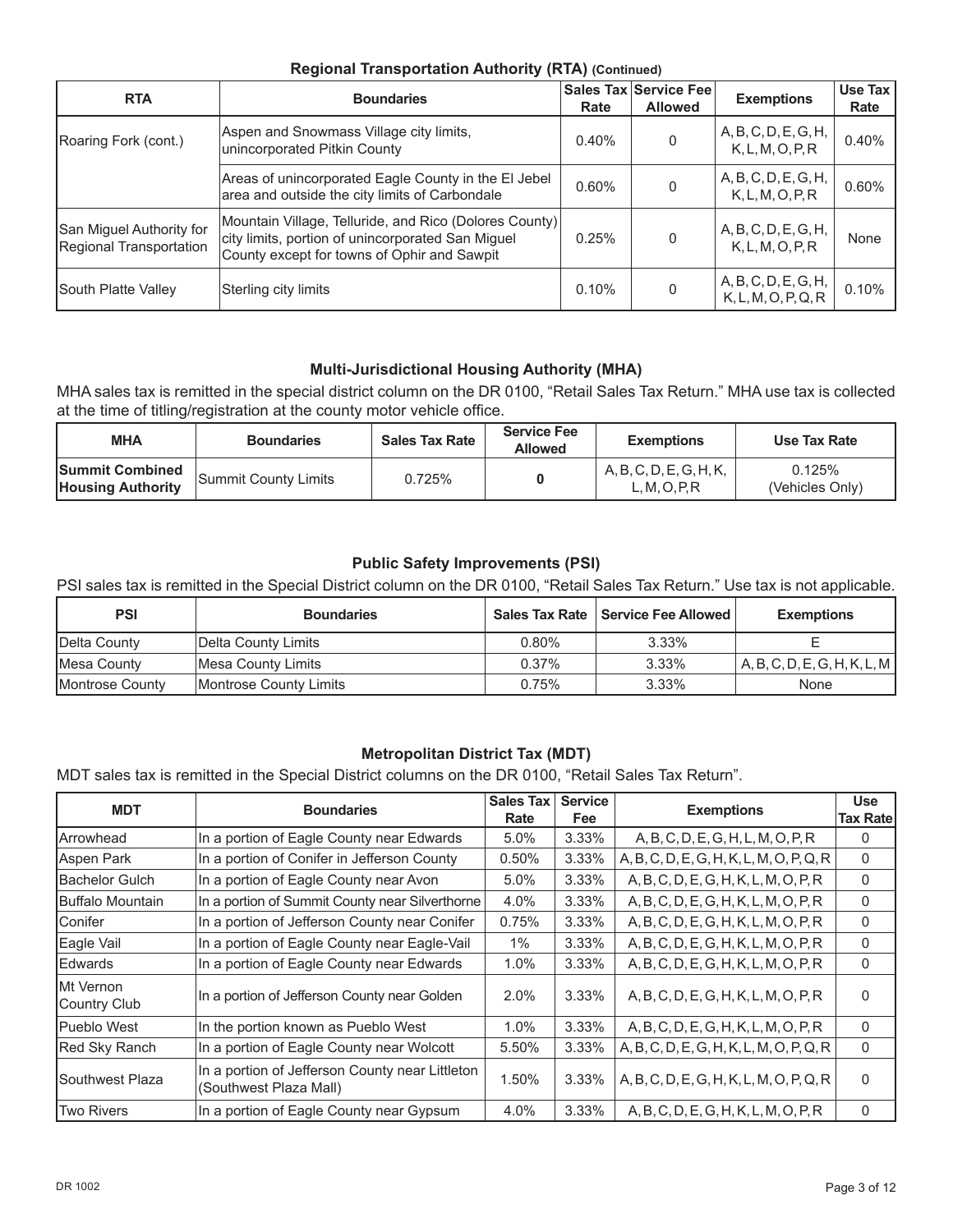# **Health Services District (HSD)**

HSD sales tax is remitted in the special district column on the DR 0100, "Retail Sales Tax Return." HSD use tax is collected at the time of titling/registration at the county motor vehicle office.

| <b>HSD</b>        | <b>Boundaries</b>                            | <b>Sales Tax</b><br>Rate | <b>Service</b><br>Fee<br><b>Allowed</b> | <b>Exemptions</b>                          | <b>Use</b><br><b>Tax Ratel</b> |
|-------------------|----------------------------------------------|--------------------------|-----------------------------------------|--------------------------------------------|--------------------------------|
| La Junta          | La Junta City Limits                         | $1\%$                    | 3.33%                                   | A, B, C, D, E, G, H, K, L, M, O, P, R      | 0                              |
| Montezuma County  | Montezuma County Limits                      | 0.40%                    | 3.33%                                   | A, B, C, D, E, G, H, K, L, M, O, P, R      | 0.40%                          |
| South Park        | A portion of Park County                     | $1\%$                    | 3.33%                                   | $A, B, C, D, E, G, H, K, L, M, O, P, Q, R$ | 0                              |
| Ute Pass Regional | A portion of Douglas, Park and Teller County | 0.50%                    | 3.33%                                   | A, B, C, D, E, G, H, K, L, M, O, P, R      |                                |

### **Local Marketing District Tax (LMD)**

LMD tax is remitted on the DR 1490, "Local Marketing District Tax Return." Local Marketing District Tax applies to lodging services including hotels, motels, condominiums and camping spaces.

| LMD                | <b>Boundaries</b>                                                                                                                                                                                    | <b>LMD Tax Rate</b> | <b>Service Fee</b> |
|--------------------|------------------------------------------------------------------------------------------------------------------------------------------------------------------------------------------------------|---------------------|--------------------|
| Alamosa County     | Alamosa County limits                                                                                                                                                                                | 4%                  |                    |
| <b>IEstes Park</b> | Estes Park and its surrounding area including Drake and Glen Haven                                                                                                                                   | 2%                  | 0                  |
| Gunnison County    | Gunnison County limits                                                                                                                                                                               | 4%                  |                    |
| Moffat County      | <b>Moffat County Limits</b>                                                                                                                                                                          | 4%                  |                    |
| Steamboat Springs  | Steamboat Springs City located in the mountain community north of Walton<br>Creek Rd and along Hwy 40 corridor inside the city limits. Contact City for<br>location determination at (970) 871-8233. | 2%                  | 0                  |
| lVail              | Vail town limits                                                                                                                                                                                     | 1.40%               |                    |

### **County Lodging District Tax (CLD)**

CLD tax is remitted quarterly on the DR 1485, "County Lodging Tax Return." County Lodging Tax applies to lodging services including hotels, motels, condominiums and camping spaces.

| <b>CLD</b>                | <b>Boundaries</b>                                | <b>CLD Tax Rate</b> | <b>Service Fee</b> |
|---------------------------|--------------------------------------------------|---------------------|--------------------|
| Alamosa County            | Alamosa County limits                            | 2%                  | 0                  |
| Archuleta County          | Archuleta County limits (Pagosa Springs omitted) | 2%                  | $\Omega$           |
| <b>Bent County</b>        | <b>Bent County limits</b>                        | 2%                  | $\mathbf 0$        |
| Chaffee County            | Chaffee County limits                            | 1.90%               | $\Omega$           |
| <b>Clear Creek County</b> | <b>Clear Creek County limits</b>                 | 2%                  | $\mathbf{0}$       |
| Conejos County            | Conejos County limits                            | 2%                  | $\mathbf{0}$       |
| Costilla County           | Costilla County limits                           | 2%                  | $\mathbf 0$        |
| <b>Custer County</b>      | <b>Custer County limits</b>                      | 2%                  | $\mathbf{0}$       |
| Delta County              | Delta County limits                              | 2%                  | $\Omega$           |
| <b>Fremont County</b>     | <b>Fremont County limits</b>                     | 2%                  | $\Omega$           |
| <b>Grand County</b>       | Grand County limits (Winter Park omitted)        | 1.80%               | $\Omega$           |
| Hinsdale County           | Hinsdale County limits                           | 2%                  | $\Omega$           |
| Huerfano County           | Huerfano County limits                           | 2%                  | $\Omega$           |
| Jackson County            | Jackson County limits                            | 2%                  | $\Omega$           |
| La Plata County           | La Plata County limits (Durango omitted)         | 2%                  | $\mathbf{0}$       |
| <b>Lake County</b>        | Lake County limits (Leadville omitted)           | 1.90%               | $\Omega$           |
| <b>Lincoln County</b>     | <b>Lincoln County limits</b>                     | 2%                  | $\mathbf{0}$       |
| Logan County              | Logan County limits (Sterling omitted)           | 2%                  | $\Omega$           |
| Mineral County            | Mineral County limits                            | 2%                  | $\mathbf{0}$       |
| Moffat County             | Moffat County limits                             | 2%                  | $\Omega$           |
| Montezuma County          | Montezuma County Limits (Cortez omitted)         | 2%                  | $\mathbf{0}$       |
| Morgan County             | Morgan County Limits                             | 2%                  | 0                  |
| <b>Prowers County</b>     | <b>Prowers County Limits</b>                     | 2%                  | $\mathbf{0}$       |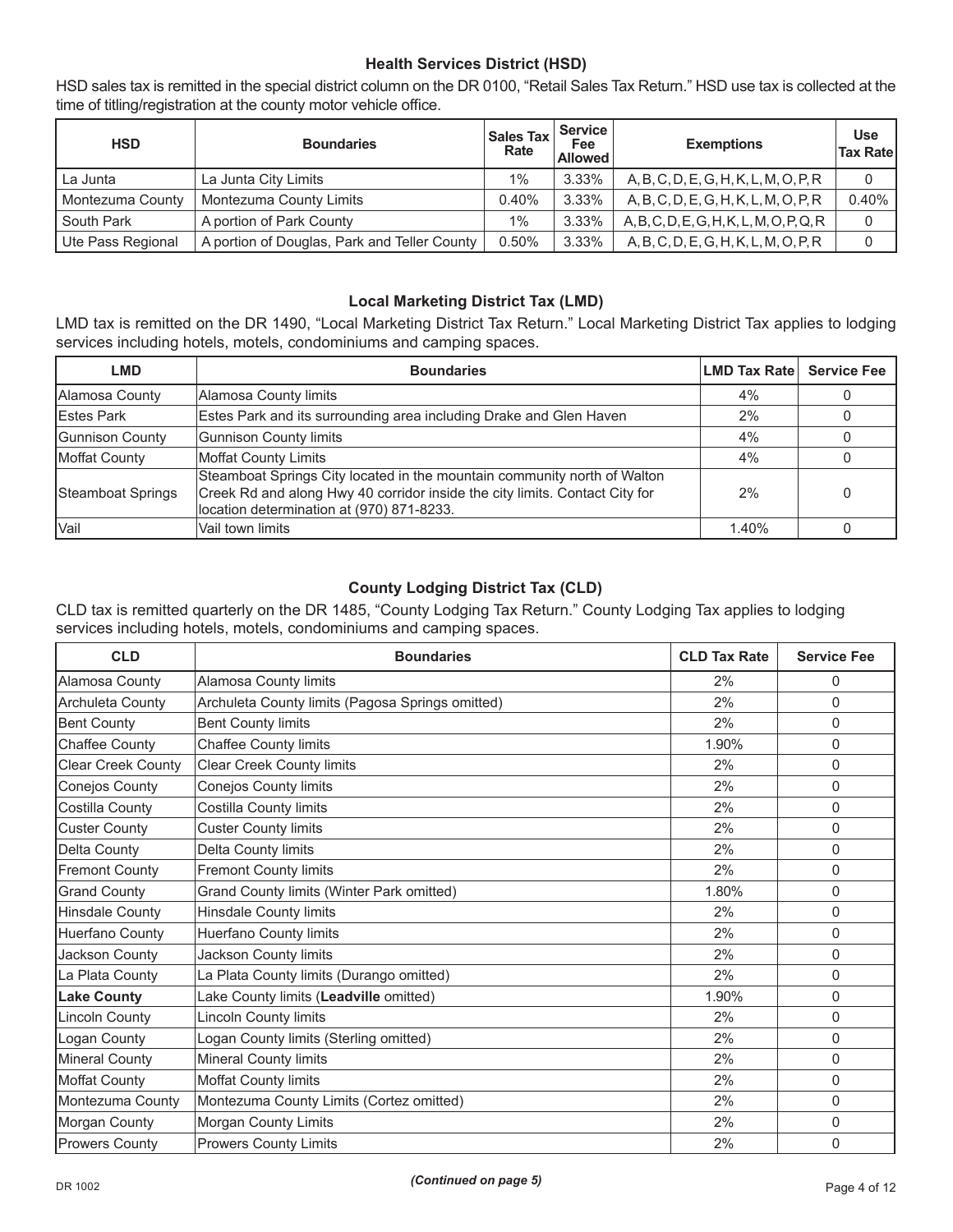# **County Lodging District Tax (CLD) (continued)**

| Rio Blanco County        | Rio Blanco County Limits                                       | 2%    |  |
|--------------------------|----------------------------------------------------------------|-------|--|
| Rio Grande County        | Rio Grande County Limits                                       | 2%    |  |
| Saguache County          | Saguache County Limits                                         | 1.90% |  |
| San Juan County          | San Juan County Limits                                         | 2%    |  |
| <b>San Miguel County</b> | San Miguel County Limits (Mountain Village, Telluride omitted) | 2%    |  |
| Sedgwick County          | Sedgwick County Limits                                         | 2%    |  |

# **State-Collected City Sales Taxes**

| <b>City</b>             | County in which<br><b>City is Located</b> | <b>City</b><br><b>Sales</b><br><b>Tax Rate</b> | <b>Service Fee</b><br><b>Allowed</b> | <b>Exemptions</b>                  | <b>Use</b><br><b>Tax Rate</b> | Use Tax (paid to city or county)<br>applies to: |
|-------------------------|-------------------------------------------|------------------------------------------------|--------------------------------------|------------------------------------|-------------------------------|-------------------------------------------------|
| Aguilar                 | Las Animas                                | 3%                                             | 1.50%                                |                                    | 3%                            | Motor Vehicles, Building Materials              |
| Akron                   | Washington                                | 2.50%                                          | 3.33%                                | <b>B</b> , C, K                    | 2.50%                         | Motor Vehicles, Building Materials              |
| Alamosa                 | Alamosa                                   | 2.50%                                          | $2\%$ <sup>7</sup>                   | E                                  | 2.50%                         | Contact City directly                           |
| Alma                    | Park                                      | 3%                                             | 3.33%                                |                                    | None                          |                                                 |
| Antonito                | Conejos                                   | 4%                                             | 3.33%                                |                                    | None                          |                                                 |
| Ault                    | Weld                                      | 3%                                             | 0                                    |                                    | 3%                            | Motor Vehicles, Building Materials              |
| <b>Basalt</b>           | Eagle, Pitkin                             | 3%                                             | 3.33%                                |                                    | None                          |                                                 |
| <b>Bayfield</b>         | La Plata                                  | 3%                                             | 3.33%                                |                                    | None                          |                                                 |
| <b>Bennett</b>          | Adams, Arapahoe                           | 4%                                             | 3.33%                                |                                    | 2%                            | <b>Building Materials</b>                       |
| Berthoud                | Larimer, Weld                             | 4%                                             | 3.33%                                |                                    | 4%                            | Motor Vehicles, Building Materials              |
| Blanca                  | Costilla                                  | 3%                                             | 3.33%                                | <b>B</b> , C, K                    | None                          |                                                 |
| <b>Blue River</b>       | Summit                                    | 2.50%                                          | 2%                                   |                                    | None                          |                                                 |
| <b>Brush</b>            | Morgan                                    | 4%                                             | 3.33%                                |                                    | 4%                            | Motor Vehicles, Building Materials              |
| <b>Buena Vista</b>      | Chaffee                                   | 2.50%                                          | 3.33%                                |                                    | None                          |                                                 |
| Burlington              | Kit Carson                                | 2%                                             | 3.33%                                | A, B, C, E, K                      | 2%                            | Motor Vehicles, Building Materials              |
| Calhan                  | El Paso                                   | 3%                                             | 3.33%                                | A, B, C, K                         | 3%                            | Motor Vehicles, Building Materials              |
| Cañon City              | Fremont                                   | 3%                                             | 3.33%                                | G, D, M, R                         | 3%                            | <b>Contact City Directly</b>                    |
| Cedaredge               | Delta                                     | 2%                                             | 3.33%                                | C, D                               | 2%                            | Motor Vehicles, Building Materials              |
| Center                  | Rio Grande,<br>Saguache                   | 4%                                             | 3.33%                                | $\mathsf C$                        | None                          |                                                 |
| Cheyenne Wells          | Cheyenne                                  | 2%                                             | 3.33%                                | A, B, C, D, K                      | 2%                            | Motor Vehicles, Building Materials              |
| Cokedale                | Las Animas                                | 1%                                             | 0                                    | A, B, D                            | None                          |                                                 |
| Collbran                | Mesa                                      | 2%                                             | 3.33%                                | A, B, C, K                         | None                          |                                                 |
| <b>Columbine Valley</b> | Arapahoe                                  | 3%                                             | 3.33%                                | A, B, C, K                         | 3%                            | Motor Vehicles, Building Materials              |
| Crawford                | Delta                                     | 2%                                             | 3.33%                                |                                    | None                          |                                                 |
| Creede                  | Mineral                                   | 4%                                             | 3.33%                                |                                    | None                          |                                                 |
| Crestone                | Saguache                                  | 3.5%                                           | 0                                    |                                    | None                          |                                                 |
| Cripple Creek           | Teller                                    | 2.30%                                          | $\mathsf 0$                          | A                                  | None                          |                                                 |
| De Beque                | Mesa                                      | 2%                                             | 3.33%                                | A, B, C, K                         | 2%                            | <b>Building Materials</b>                       |
| Del Norte               | Rio Grande                                | 2%                                             | 3.33%                                |                                    | None                          |                                                 |
| Dillon                  | Summit                                    | 2.50%                                          | $\mathsf 0$                          |                                    | None                          |                                                 |
| Dinosaur                | Moffat                                    | 2.10%                                          | 3.33%                                | C, D                               | None                          |                                                 |
| <b>Dolores</b>          | Montezuma                                 | 3.50%                                          | 0                                    |                                    | None                          |                                                 |
| Dove Creek              | Dolores                                   | 2%                                             | 3.33%                                | $\mathsf C$                        | $1\%$                         | Motor Vehicles                                  |
| Eads                    | Kiowa                                     | 2%                                             | 3.33%                                |                                    | 2%                            | Motor Vehicles, Building Materials              |
| Eagle                   | Eagle                                     | 4.50%                                          | 3.33%                                |                                    | 4%                            | <b>Building Materials</b>                       |
| Eaton                   | Weld                                      | 3%                                             | 3.33%                                |                                    | 3%                            | <b>Building Materials</b>                       |
| <b>Eckley</b>           | Yuma                                      | 2.10%                                          | 0                                    | A, B, C, D, E, G, H, K,<br>M, P, O | 2.10%                         | <b>Motor Vehicles</b>                           |
| Elizabeth               | Elbert                                    | 4%                                             | 3.33%                                |                                    | 3%                            | Motor Vehicles, Building Materials              |
| Empire                  | Clear Creek                               | 5%                                             | 0                                    |                                    | 3%                            | Motor Vehicles, Building Materials              |
| Erie                    | Boulder, Weld                             | 3.50%                                          | 3.33%                                | C, D, M                            | 3.50%                         | Motor Vehicles, Building Materials              |

*(Continued on page 6)*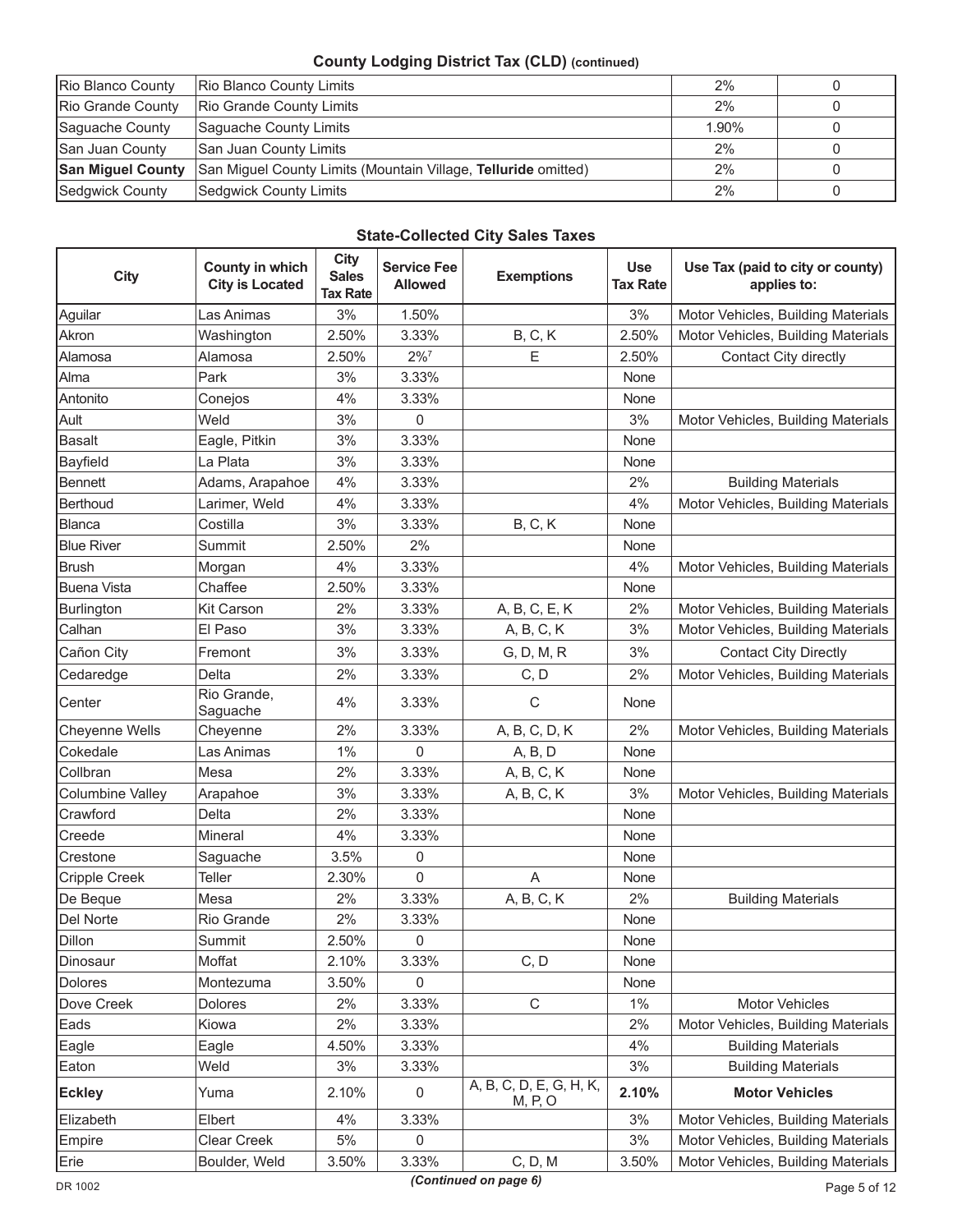# **State-Collected City Sales Taxes (Continued)**

| <b>City</b>                          | County in which<br><b>City is Located</b> | <b>City</b><br><b>Sales</b><br><b>Tax Rate</b> | <b>Service Fee</b><br><b>Allowed</b> | <b>Exemptions</b>                    | <b>Use Tax</b><br>Rate | Use Tax (paid to city or county)<br>applies to: |
|--------------------------------------|-------------------------------------------|------------------------------------------------|--------------------------------------|--------------------------------------|------------------------|-------------------------------------------------|
| <b>Estes Park</b>                    | Larimer                                   | 5%                                             | 3.33%                                |                                      | 2%                     | <b>Motor Vehicles</b>                           |
| Fairplay                             | Park                                      | 4%                                             | 3.33%                                | A                                    | None                   |                                                 |
| Firestone                            | Weld                                      | 3.60% <sup>4</sup>                             | $\mathbf 0$                          | A, B, K                              | 2.60%                  | Motor Vehicles, Building Materials              |
| Flagler                              | <b>Kit Carson</b>                         | 2%                                             | 3.33%                                | <b>B, C, K</b>                       | None                   |                                                 |
| Fleming                              | Logan                                     | 2%                                             | 2.22%                                | B, C, D, E, G, H, K, M               | 2%                     | Motor Vehicles, Building Materials              |
| Florence                             | Fremont                                   | 2.50%                                          | 3.33%                                |                                      | 2.50%                  | Motor Vehicles, Building Materials              |
| Fort Lupton                          | Weld                                      | 4%                                             | 3.33%                                |                                      | 4%                     | Motor Vehicles, Building Materials              |
| Fort Morgan                          | Morgan                                    | 4%                                             | 3.33%                                |                                      | 4%                     | Motor Vehicles, Building Materials              |
| Fountain                             | El Paso                                   | 3.4%                                           | 0                                    | A, B, C, K                           | 2%                     | Motor Vehicles, Building Materials              |
| Fowler                               | Otero                                     | 3%                                             | 3.33%                                | <b>B, C, K</b>                       | 2%                     | <b>Motor Vehicles</b>                           |
| Foxfield                             | Arapahoe                                  | 3.75%                                          | $\pmb{0}$                            | A, B, C, K                           | 3%                     | <b>Building Materials</b>                       |
| Fraser                               | Grand                                     | 5%                                             | $\pmb{0}$                            |                                      | 4%                     | Motor Vehicles, Building Materials              |
| Frederick                            | Weld                                      | 3.50%                                          | 3.33%                                | A, B, C, K                           | 3.50%                  | Motor Vehicles, Building Materials              |
| Fruita                               | Mesa                                      | 3%                                             | 3.33%                                | A, E                                 | 3%                     | Motor Vehicles, Building Materials              |
| Garden City                          | Weld                                      | 3%                                             | 3.33%                                |                                      | None                   |                                                 |
| Georgetown                           | <b>Clear Creek</b>                        | 4.50%                                          | 0                                    |                                      | 3.50%                  | Motor Vehicles                                  |
| Gilcrest                             | Weld                                      | 4%                                             | 4%                                   |                                      | 4%                     | Motor Vehicles, Building Materials              |
| Granada                              | Prowers                                   | 2%                                             | 3.33%                                |                                      | 2%                     | Motor Vehicles, Building Materials              |
| Granby                               | Grand                                     | 4%                                             | 3.33%                                |                                      | 4%                     | Motor Vehicles, Building Materials              |
| <b>Grand Lake</b>                    | Grand                                     | 5%                                             | 3.33%                                |                                      | 5%                     | Motor Vehicles, Building Materials              |
| Green Mountain Falls El Paso, Teller |                                           | 3%                                             | 2%                                   |                                      | 3%                     | Motor Vehicles, Building Materials              |
| Haxtun                               | Phillips                                  | 3.50%                                          | 3.33%                                |                                      | 3.50%                  | Motor Vehicles, Building Materials              |
| Hayden                               | Routt                                     | 5%                                             | 3.33%                                |                                      | 2%                     | <b>Building Materials</b>                       |
| Holly                                | Prowers                                   | 3%                                             | 3.33%                                |                                      | None                   |                                                 |
| Holyoke                              | Phillips                                  | 1.50%                                          | 3.33%                                |                                      | 1.5%                   | Motor Vehicles, Building Materials              |
| Hooper                               | Alamosa                                   | 2%                                             | 0                                    | $\mathsf{C}$                         | None                   |                                                 |
| Hot Sulphur Springs                  | Grand                                     | 4%                                             | 3.33%                                | A, B, C, K                           | None                   |                                                 |
| <b>Hotchkiss</b>                     | Delta                                     | 2%                                             | 3.33%                                |                                      | None                   |                                                 |
| Hudson                               | Weld                                      | 4%                                             | 3.33%                                | A                                    | 4%                     | <b>Building Materials</b>                       |
| Hugo                                 | Lincoln                                   | 2%                                             | 3.33%                                | B, K                                 | 2%                     | Motor Vehicles, Building Materials              |
| Idaho Springs                        | Clear Creek                               | 4%                                             | 0                                    |                                      | 3%                     | Motor Vehicles, Building Materials              |
| Ignacio                              | La Plata                                  | 3%                                             | 3.33%                                |                                      | None                   |                                                 |
| Johnstown                            | Larimer, Weld                             | 3.50% <sup>4</sup>                             | 3.33%                                |                                      | 3.5%                   | Motor Vehicles, Building Materials              |
| Julesburg                            | Sedgwick                                  | 2.30%                                          | 3.33%                                |                                      | $1\%$                  | Motor Vehicles, Building Materials              |
| Keenesburg                           | Weld                                      | 3%                                             | 3.33%                                | A                                    | 3%                     | <b>Building Materials</b>                       |
| Kersey                               | Weld                                      | 3.60%                                          | 3.33%                                |                                      | 3.60%                  | <b>Building Materials</b>                       |
| Kiowa                                | Elbert                                    | 1.50%                                          | 3.33%                                |                                      | 1.5%                   | <b>Building Materials</b>                       |
| Kit Carson                           | Cheyenne                                  | 2%                                             | 3.33%                                |                                      | 2%                     | Motor Vehicles, Building Materials              |
| Kremmling                            | Grand                                     | 4%                                             | 3.33%                                |                                      | None                   |                                                 |
| Lakeside                             | Jefferson                                 | 2.80% <sup>4</sup>                             | 0                                    |                                      | None                   |                                                 |
| La Jara                              | Conejos                                   | 3%                                             | 3.33%                                |                                      | 3%                     | Motor Vehicles, Building Materials              |
| La Salle                             | Weld                                      | 3.50%                                          | 3.33%                                |                                      | 2%                     | Motor Vehicles, Building Materials              |
| La Veta                              | Huerfano                                  | 3.50%                                          | 3.33%                                |                                      | None                   |                                                 |
| Larkspur                             | Douglas                                   | 4%                                             | $\mathsf 0$                          | A,B,C,D,E,G,H,L,<br>K, M, O, P, Q, R | None                   |                                                 |
| Las Animas                           | Bent                                      | 4%                                             | 3.33%                                |                                      | 4%                     | Motor Vehicles, Building Materials              |
| Limon                                | Lincoln                                   | 2.75%                                          | 3.33%                                | D, E, M                              | 2.75%                  | Motor Vehicles, Building Materials              |
| Lochbuie                             | Adams, Weld                               | 4%                                             | 0                                    |                                      | 2%                     | Motor Vehicles, Building Materials              |
| Log Lane Village                     | Morgan                                    | 3%                                             | 0                                    |                                      | 3%                     | Motor Vehicles, Building Materials              |
| Lyons                                | <b>Boulder</b>                            | 3.50%                                          | 3.33%                                |                                      | $3%$                   | Motor Vehicles, Building Materials              |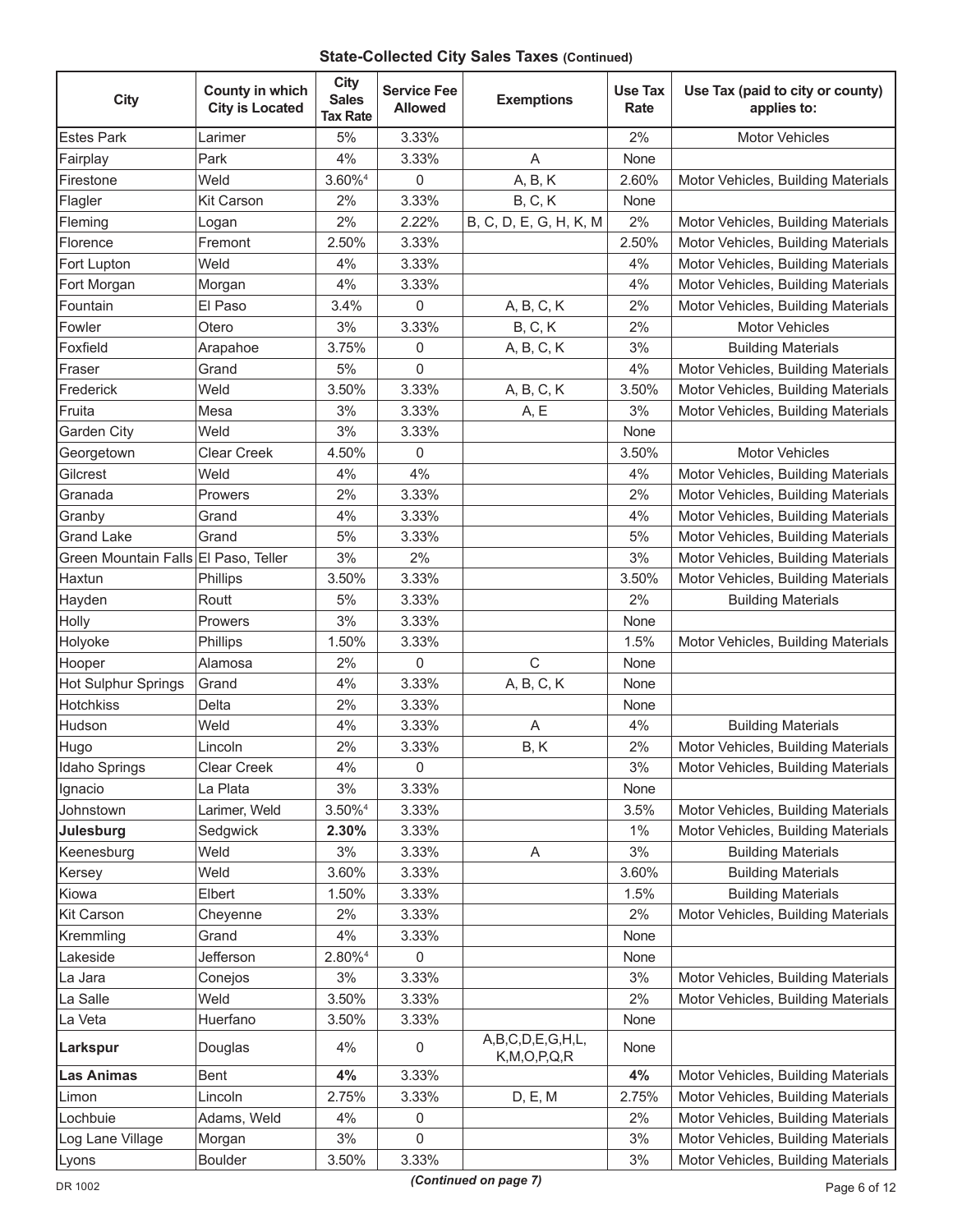### **State-Collected City Sales Taxes (Continued)**

| <b>City</b>        | County in which<br><b>City is Located</b> | <b>City</b><br><b>Sales</b><br><b>Tax Rate</b> | <b>Service Fee</b><br><b>Allowed</b> | <b>Exemptions</b>                     | <b>Use Tax</b><br>Rate | Use Tax (paid to city or county)<br>applies to: |
|--------------------|-------------------------------------------|------------------------------------------------|--------------------------------------|---------------------------------------|------------------------|-------------------------------------------------|
| <b>Manassa</b>     | Conejos                                   | 1%                                             | 3.33%                                |                                       | None                   |                                                 |
| Mancos             | Montezuma                                 | 4%                                             | 0                                    |                                       | None                   |                                                 |
| Manitou Springs    | El Paso                                   | 3.90%                                          | 0                                    |                                       | 3.80%                  | Motor Vehicles, Building Materials              |
| Manzanola          | Otero                                     | 2%                                             | 3.33%                                | A, B, C, K                            | 2%                     | <b>Motor Vehicles</b>                           |
| Marble             | Gunnison                                  | 4%                                             | 3.33%                                |                                       | None                   |                                                 |
| <b>Mead</b>        | Weld                                      | 3%                                             | 0                                    | A, B, C, K                            | 3%                     | Motor Vehicles, Building Materials              |
| Milliken           | Weld                                      | 2.50%                                          | 3.33%                                |                                       | 2.50%                  | Motor Vehicles, Building Materials              |
| Minturn            | Eagle                                     | 4%                                             | 0                                    |                                       | 4%                     | <b>Building Materials</b>                       |
| Moffat             | Saguache                                  | 2%                                             | 3.33%                                | C, D, E, G, H                         | None                   |                                                 |
| Monte Vista        | Rio Grande                                | 3%                                             | 3.33%                                |                                       | None                   |                                                 |
| <b>I</b> Montezuma | Summit                                    | 2%                                             | 3                                    |                                       | None                   |                                                 |
| <b>Monument</b>    | El Paso                                   | 3.50%                                          | 3.33%                                | A, B, C, K                            | 2%                     | Motor Vehicles, Building Materials              |
| Morrison           | Jefferson                                 | 3.75%                                          | 3.33%                                |                                       | 3.75%                  | Motor Vehicles, Building Materials              |
| Mountain View      | Jefferson                                 | 4%                                             | 0                                    |                                       | 3%                     | Motor Vehicles, Building Materials              |
| Naturita           | Montrose                                  | 4%                                             | 3.33%                                |                                       | 3%                     | Motor Vehicles, Building Materials              |
| Nederland          | <b>Boulder</b>                            | 4%                                             | 0                                    |                                       | 3%                     | Motor Vehicles, Building Materials              |
| <b>New Castle</b>  | Garfield                                  | 3.50%                                          | 3.33%                                |                                       | 2%                     | <b>Building Materials</b>                       |
| Norwood            | San Miguel                                | 3%                                             | 3.33%                                | C                                     | None                   |                                                 |
| Nucla              | Montrose                                  | 4%                                             | 3.33%                                |                                       | 2%                     | <b>Motor Vehicles</b>                           |
| Nunn               | Weld                                      | 2%                                             | 0                                    |                                       | 2%                     | Motor Vehicles, Building Materials              |
| Oak Creek          | Routt                                     | 3%                                             | 3.33%                                |                                       | None                   |                                                 |
| Olathe             | Montrose                                  | 4%                                             | 3.33%                                |                                       | $1\%$                  | Motor Vehicles, Building Materials              |
| Ophir              | San Miguel                                | 2%                                             | 0                                    | A, B, C, D, E, G, H, K,<br>M, O, P, R | None                   |                                                 |
| Ordway             | Crowley                                   | 2%                                             | 3.33%                                |                                       | 2%                     | Motor Vehicles, Building Materials              |
| Otis               | Washington                                | 2%                                             | 3.33%                                |                                       | 2%                     | Motor Vehicles, Building Materials              |
| Ouray              | Ouray                                     | 4%                                             | 3.33%                                |                                       | None                   |                                                 |
| Ovid               | Sedgwick                                  | 1%                                             | 3.33%                                |                                       | 1%                     | Motor Vehicles, Building Materials              |
| Palisade           | Mesa                                      | 2%                                             | 3.33%                                | A, B, C, K                            | None                   |                                                 |
| Palmer Lake        | El Paso                                   | 3%                                             | 3.33%                                | Α                                     | 3%                     | Motor Vehicles, Building Materials              |
| Paonia             | Delta                                     | 3%                                             | 3.33%                                |                                       | None                   |                                                 |
| Parachute          | Garfield                                  | 3.75%                                          | 0                                    |                                       | 3.75%                  | <b>Building Materials</b>                       |
| Pierce             | Weld                                      | 2%                                             | 3.33%                                | B, K                                  | 2%                     | Motor Vehicles, Building Materials              |
| Pitkin             | Gunnison                                  | 3%                                             | 0                                    |                                       | None                   |                                                 |
| Platteville        | Weld                                      | 3%                                             | 3.33%                                |                                       | 2%                     | <b>Building Materials</b>                       |
| Poncha Springs     | Chaffee                                   | 2%                                             | 3.33%                                |                                       | 2%                     | <b>Building Materials</b>                       |
| Ramah              | El Paso                                   | 2%                                             | 0                                    | A,B,C,K                               | None                   |                                                 |
| Red Cliff          | Eagle                                     | 3%                                             | 3.33%                                |                                       | 3%                     | <b>Building Materials</b>                       |
| Rico               | Dolores                                   | $5%$                                           | 0                                    |                                       | None                   |                                                 |
| Rocky Ford         | Otero                                     | 4%                                             | 3%                                   | E                                     | 3%                     | Motor Vehicles, Building Materials              |
| Romeo              | Conejos                                   | $1\%$                                          | 3.33%                                |                                       | None                   |                                                 |
| Saguache           | Saguache                                  | 4%                                             | 3.33%                                |                                       | None                   |                                                 |
| Salida             | Chaffee                                   | 3%                                             | 0                                    |                                       | None                   |                                                 |
| San Luis           | Costilla                                  | 3%                                             | 3.33%                                | Α                                     | None                   |                                                 |
| Sawpit             | San Miguel                                | 3%                                             | 0                                    |                                       | 3%                     | <b>Building Materials</b>                       |
| Sedgwick           | Sedgwick                                  | 1%                                             | 0                                    | B, C, K                               | None                   |                                                 |
| Seibert            | Kit Carson                                | 2%                                             | 3.33%                                | <b>B, C, D, K</b>                     | 2%                     | Motor Vehicles, Building Materials              |
| Severance          | Weld                                      | 3%                                             | 3.33%                                | C                                     | 3%                     | <b>Building Materials</b>                       |
| Silt               | Garfield                                  | 3%                                             | 3.33%                                |                                       | 3%                     | Motor Vehicles, Building Materials              |
| Silver Cliff       | Custer                                    | 3%                                             | 3.33%                                |                                       | 3%                     | Motor Vehicles, Building Materials              |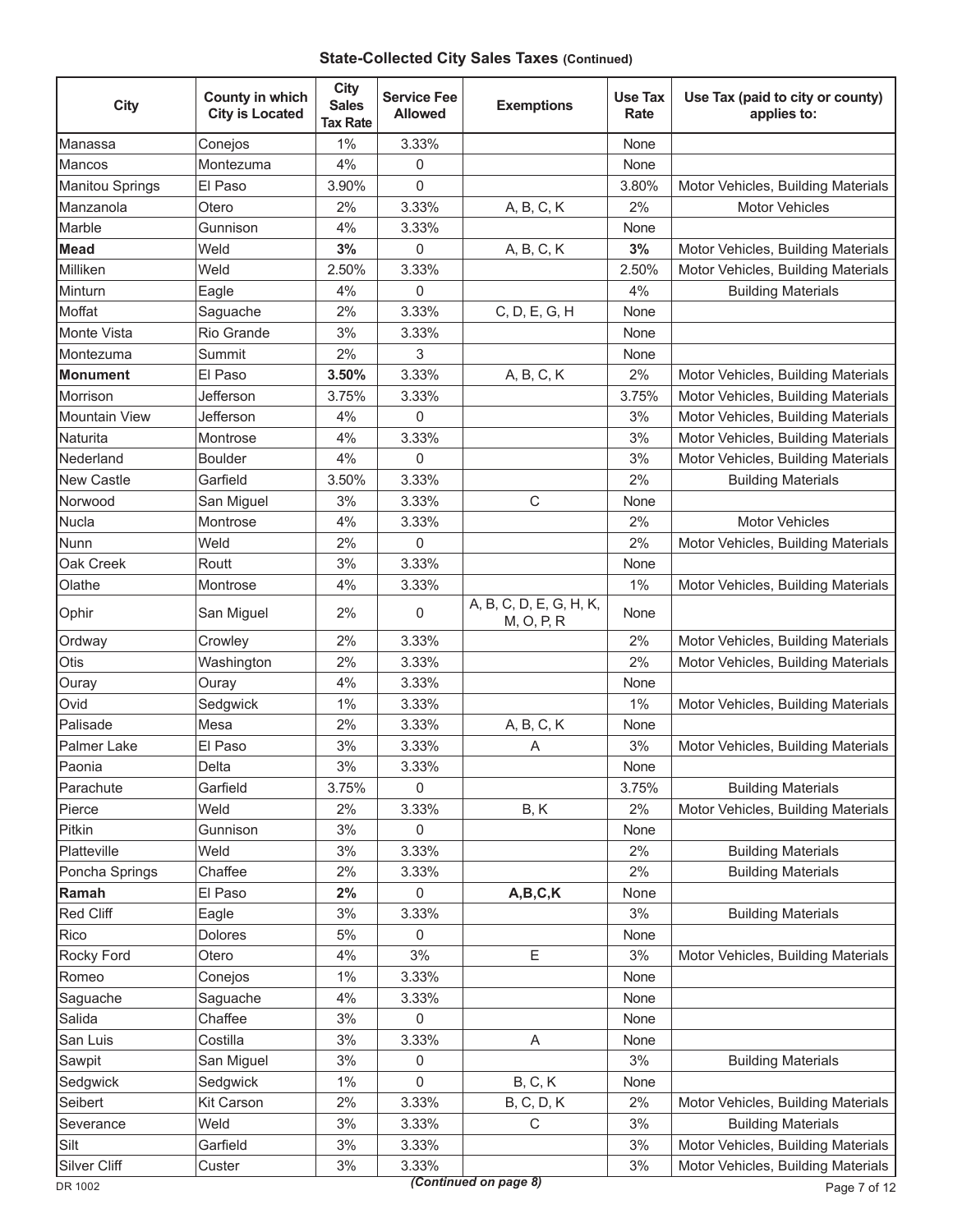### **State-Collected City Sales Taxes (Continued)**

| <b>City</b>         | County in which<br><b>City is Located</b><br>(see p. 7) | <b>City</b><br><b>Sales</b><br><b>Tax Rate</b> | <b>Service Fee</b><br><b>Allowed</b> | <b>Exemptions</b>         | Use Tax<br>Rate | Use Tax (paid to city or county)<br>applies to: |
|---------------------|---------------------------------------------------------|------------------------------------------------|--------------------------------------|---------------------------|-----------------|-------------------------------------------------|
| <b>Silver Plume</b> | Clear Creek                                             | 3%                                             | 3.33%                                |                           | None            |                                                 |
| Silverton           | San Juan                                                | 1%                                             | 0                                    | A, B, C, D, E, G, H, K, M | None            |                                                 |
| Simla               | Elbert                                                  | 4%                                             | 3.33%                                | A, B, C, K                | None            |                                                 |
| South Fork          | <b>Rio Grande</b>                                       | 2%                                             | 3.33%                                | C                         | None            |                                                 |
| Springfield         | Baca                                                    | 2%                                             | 3.33%                                |                           | None            |                                                 |
| Stratton            | <b>Kit Carson</b>                                       | 2%                                             | 3.33%                                | A, B, C, D, K             | None            |                                                 |
| Superior            | Boulder, Jefferson                                      | 3.46%                                          | 3.33%6                               |                           | 3.30%           | Motor Vehicles, Building Materials              |
| Trinidad            | Las Animas                                              | 4%                                             | 3.33%                                |                           | 4%              | Motor Vehicles, Building Materials              |
| Victor              | Teller                                                  | 3%                                             | $\Omega$                             | A, B, C, K                | None            |                                                 |
| Walden              | Jackson                                                 | $1\%$                                          | 3.33%                                |                           | None            |                                                 |
| Walsenburg          | Huerfano                                                | 3%                                             | 3.33%                                |                           | 3%              | Motor Vehicles, Building Materials              |
| Walsh               | Baca                                                    | 3%                                             | 3.33%                                |                           | None            |                                                 |
| Ward                | Boulder                                                 | 2%                                             | 3.33%                                |                           | None            |                                                 |
| Wellington          | Larimer                                                 | 3%                                             | 3.33%                                | C                         | 3%              | Motor Vehicles, Building Materials              |
| <b>Westcliffe</b>   | Custer                                                  | 3%                                             | 3.33%                                |                           | None            |                                                 |
| Wiggins             | Morgan                                                  | 2%                                             | 3.33%                                |                           | 2%              | <b>Building Materials</b>                       |
| Wiley               | Prowers                                                 | 2.0%                                           | 3.33%                                | $\overline{A}$            | None            |                                                 |
| Wray                | Yuma                                                    | 2.50%                                          | 3.33%                                |                           | 2.5%            | Motor Vehicles, Building Materials              |
| Yampa               | Routt                                                   | 2%                                             | 3.33%                                | A, D, E, H                | 2%              | Motor Vehicles, Building Materials              |
| Yuma                | Yuma                                                    | 3%                                             | 3.33%                                |                           | 3%              | Motor Vehicles, Building Materials              |

# **State-Collected Colorado County Sales Tax**

Broomfield and Denver are self-collected counties. If a county is not listed, that county does not have a sales tax.

| <b>County</b>      | <b>County Sales</b><br><b>Tax Rate</b> | <b>Service Fee</b><br><b>Allowed</b> | <b>Exemptions</b>                             | Use Tax<br>Rate | Use Tax (paid to city or county)<br>applies to: |
|--------------------|----------------------------------------|--------------------------------------|-----------------------------------------------|-----------------|-------------------------------------------------|
| <b>Adams</b>       | 0.75%                                  | $\mathbf{0}$                         | A, B, C, D, E, G, H, K                        | None            |                                                 |
| Alamosa            | 3%                                     | 3.33%                                |                                               | None            |                                                 |
| Arapahoe           | 0.25%                                  | 0.50%                                | A, B, C, D, E, G, H, K, M                     | 0.25%           | Motor Vehicles, Building Materials              |
| Archuleta          | 4%                                     | 3.33%                                |                                               | None            |                                                 |
| Bent               | 1%                                     | 0                                    |                                               | $1\%$           | Motor Vehicles, Building Materials              |
| Boulder            | 0.985%                                 | $\overline{0}$                       | A, B, C, K, M                                 | 0.985%          | Motor Vehicles, Building Materials              |
| Chaffee            | 2.75%                                  | 3%                                   | E                                             | None            |                                                 |
| <b>Clear Creek</b> | 2.65%                                  | 0                                    |                                               | None            |                                                 |
| Conejos            | 2%                                     | 0                                    | A, B, C, D, E, G, H, L, K, M, O, P, R         | 2%              | <b>Motor Vehicles, Building Materials</b>       |
| Costilla           | 1%                                     | $\overline{0}$                       |                                               | None            |                                                 |
| Crowley            | 2%                                     | 3.33%                                |                                               | 2%              | Motor Vehicles, Building Materials              |
| Custer             | 2%                                     | 3.33%                                | A, B, C, E, K                                 | 2%              | Motor Vehicles, Building Materials              |
| Delta              | 2%                                     | 3.33%                                | E                                             | None            |                                                 |
| Douglas            | 1%                                     | 2.33%3                               | A, B, C, D, E, G, H, K, L, M, O, P, Q         | 1%              | Motor Vehicles, Building Materials              |
| Eagle              | 1.50%1                                 | 0                                    | A, B, C, K                                    | None            |                                                 |
| Elbert             | 1%                                     | 3.33%                                | A, B, C, D, E, G, H, K                        | $1\%$           | Motor Vehicles, Building Materials              |
| El Paso            | 1.23%                                  | 0                                    | A, B, C, K                                    | 1.23%           | Motor Vehicles, Building Materials              |
| Fremont            | 2.50%                                  | 3.33%                                | A, B, C, D, E, G, H, K, M                     | 2.5%            | Motor Vehicles, Building Materials              |
| Garfield           | 1%                                     | 3.33%                                | $\mathsf{A},\mathsf{B},\mathsf{C},\mathsf{K}$ | None            |                                                 |
| Grand              | 1.30%                                  | $3.33\%$ <sup>3</sup>                | D                                             | None            |                                                 |
| Gunnison           | 1%                                     | 3.33%                                |                                               | None            |                                                 |
| Hinsdale           | 5%                                     | 3.33%                                |                                               | 4%              | Motor Vehicles, Building Materials              |
| Huerfano           | 3%                                     | 3.33%                                |                                               | None            |                                                 |
| Jackson            | 4%                                     | 3.33%                                |                                               | None            |                                                 |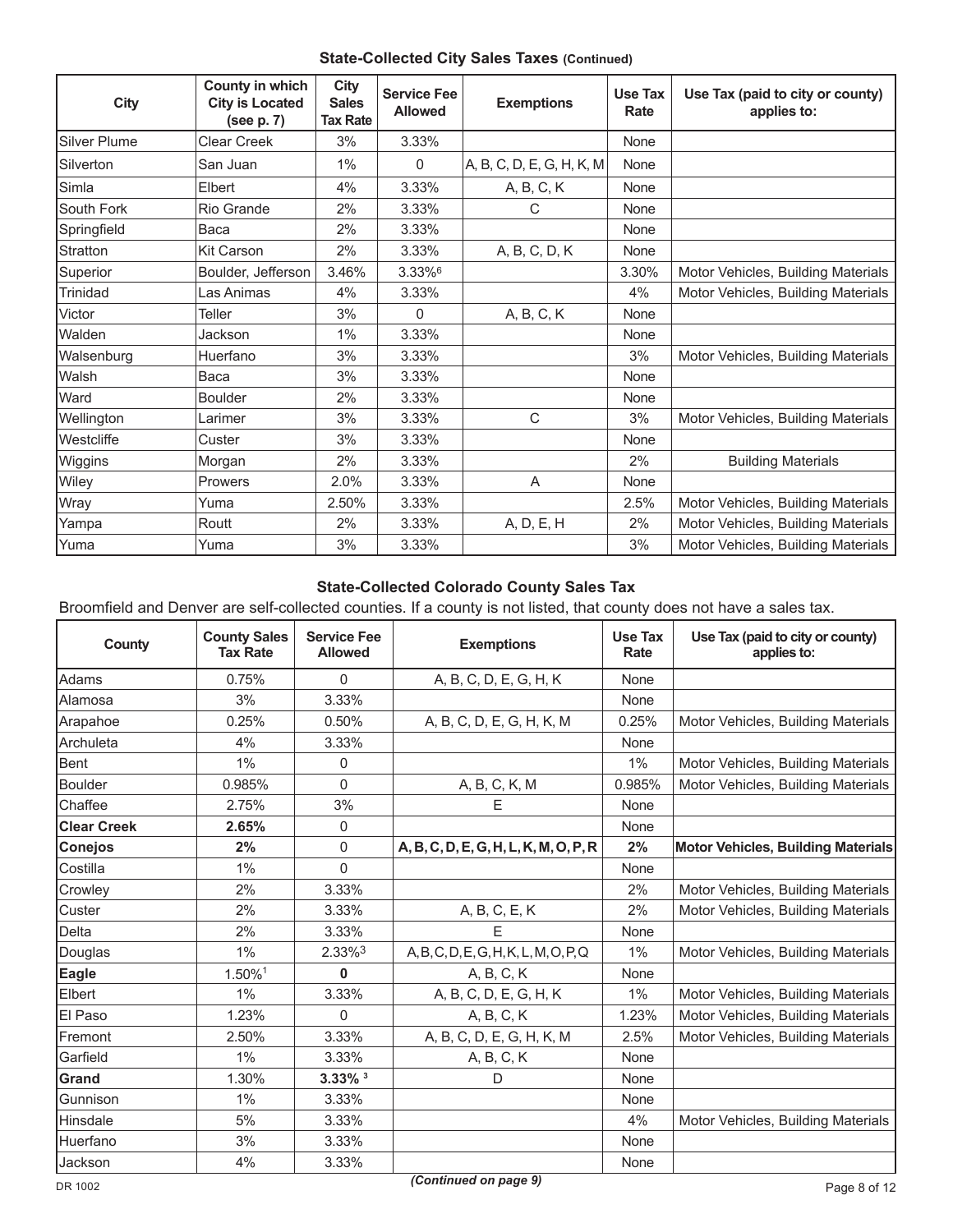### **State-Collected Colorado County Sales Tax (Continued)**

| <b>County</b>      | <b>County Sales</b><br><b>Tax Rate</b> | <b>Service Fee</b><br><b>Allowed</b> | <b>Exemptions</b>            | <b>Use Tax</b><br>Rate | Use Tax (paid to city or county)<br>applies to: |
|--------------------|----------------------------------------|--------------------------------------|------------------------------|------------------------|-------------------------------------------------|
| Jefferson          | 0.50%                                  | 3.33%                                |                              | None                   |                                                 |
| Lake               | 4%                                     | 3.33%                                |                              | None                   |                                                 |
| La Plata           | 2%                                     | 3.33%                                | D, E, H, K, L, M             | None                   |                                                 |
| Las Animas         | 1.50%                                  | 3.33%                                |                              | 1.50%                  | Motor Vehicles, Building Materials              |
| Larimer            | 0.80%                                  | 2.22%                                | A, B, C, D, E, G, H, K       | 0.80%                  | Motor Vehicles, Building Materials              |
| Lincoln            | 2%                                     | 3.33%                                | E                            | 2%                     | Motor Vehicles, Building Materials              |
| Logan              | 1%                                     | $\mathbf 0$                          | E, M                         | 1%                     | Motor Vehicles, Building Materials              |
| Mesa               | 2%                                     | 3.33%                                | A, B, C, D, E, G, H, K, L, M | 2%                     | Motor Vehicles, Building Materials              |
| Mineral            | $2.60\%$ <sup>2</sup>                  | 3.33%                                |                              | 2%                     | <b>Building Materials</b>                       |
| Moffat             | 2%                                     | 3.33%                                | E, K, L, M                   | None                   |                                                 |
| Montrose           | 1%                                     | 3.33%                                |                              | 1%                     | Motor Vehicles, Building Materials              |
| Otero              | 1%                                     | 3.33%                                | A, B, C, E, K                | 1%                     | Motor Vehicles, Building Materials              |
| Ouray              | 2.55%                                  | 3.33%                                |                              | None                   |                                                 |
| Park               | 1%                                     | 3.33%                                | A, B, C, D, K                | None                   |                                                 |
| Phillips           | 1%                                     | 3.33%                                | E                            | 1%                     | Motor Vehicles, Building Materials              |
| Pitkin             | 3.60%1                                 | 0                                    |                              | 0.50%                  | Motor Vehicles, Building Materials              |
| Pitkin (in Basalt) | 2.60%1                                 | $\overline{0}$                       |                              | 0.50%                  | Motor Vehicles, Building Materials              |
| Prowers            | 1%                                     | 3.33%                                |                              | 1%                     | Motor Vehicles, Building Materials              |
| Pueblo             | 1%                                     | 3.33%                                | A, B, C, K                   | 1%                     | <b>Motor Vehicles</b>                           |
| Rio Blanco         | 3.60%                                  | 3.33%                                | C, D, E, M                   | 3.60%                  | Motor Vehicles, Building Materials              |
| Rio Grande         | $2.60\%^{2}$                           | 3.33%                                |                              | None                   |                                                 |
| Routt              | 1%                                     | 3.33%                                | A, B, C, K                   | 1%                     | Motor Vehicles, Building Materials              |
| Saguache           | 2.50%                                  | $\overline{0}$                       | A, B, C, E, K                | None                   |                                                 |
| San Juan           | 6.50%                                  | 3.33%                                |                              | None                   |                                                 |
| San Miguel         | 1%                                     | 3%                                   | A, B, C, K                   | 1%                     | <b>Building Materials</b>                       |
| Sedgwick           | 3%                                     | 3.33%                                | D, E, H                      | 3%                     | Motor Vehicles, Building Materials              |
| <b>Summit</b>      | 2.75%1                                 | $\pmb{0}$                            |                              | None                   |                                                 |
| Teller             | 1%                                     | 3.33%                                | A, B, C, K                   | 1%                     | <b>Motor Vehicles</b>                           |
| Washington         | 1.50%                                  | 3.33%                                | A, B, D, E, G, H, K          | 1.50%                  | Motor Vehicles, Building Materials              |

#### Broomfield and Denver are self-collected counties. If a county is not listed, that county does not have a sales tax.

### **Footnotes for State-Collected Cities and Counties**

- <sup>1</sup> Rate includes 0.5% Mass Transit System (MTS) in Eagle and Pitkin Counties and 0.75% in Summit County  $\frac{2}{1}$
- <sup>2</sup> Rate includes  $0.6\%$  Health Service District tax.<br><sup>3</sup> Cap of \$200 per month on service fee
- <sup>3</sup> Cap of \$200 per month on service fee.<br><sup>4</sup> Peduced collection of sales tax from co
- <sup>4</sup> Reduced collection of sales tax from certain businesses in the area subject to a Public Improvement Fee.<br><sup>5</sup> Use tax rate is allocated as Mass Transit Tax (MTS) only
- <sup>5</sup> Use tax rate is allocated as Mass Transit Tax (MTS) only.<br><sup>6</sup> Cap of \$1.250 per month on service fee
- <sup>6</sup> Cap of \$1,250 per month on service fee<br><sup>7</sup> Cap of \$100 per month on service fee
- Cap of \$100 per month on service fee

**Corrections or changes since January 1, 2022 in bold.**

### **Home Rule Cities For Which The State Does Not Collect Local Sales Tax**

| City          | <b>Address</b>                                      | <b>Phone Number</b> | County in which<br><b>City is Located</b><br>(see p. 7) | <b>Tax Rate</b>                | <b>City Sales Service Fee</b><br><b>Allowed</b> | License<br>Fee |
|---------------|-----------------------------------------------------|---------------------|---------------------------------------------------------|--------------------------------|-------------------------------------------------|----------------|
| <b>Arvada</b> | 8101 Ralston Rd.<br>Arvada, CO 80002                | 720-898-7100        | Adams, Jefferson                                        | 3.46%                          | 0                                               | 0              |
| Aspen         | 427 Rio Grande Pl.<br>Aspen, CO 81611               | 970-920-5006        | Pitkin                                                  | 2.40%<br>$2.10\%$ <sup>6</sup> | 3.30% <sup>4</sup>                              | W              |
| Aurora        | 15151 E Alameda Pkwy, 1st Floor<br>Aurora, CO 80012 | 303-739-7800        | Adams, Arapahoe<br>Douglas                              | 3.75%                          | 0                                               | W              |
| Avon          | PO Box 975<br>Avon. CO 81620                        | 970-748-4019        | Eagle                                                   | $4\%$ <sup>5</sup>             | 0                                               |                |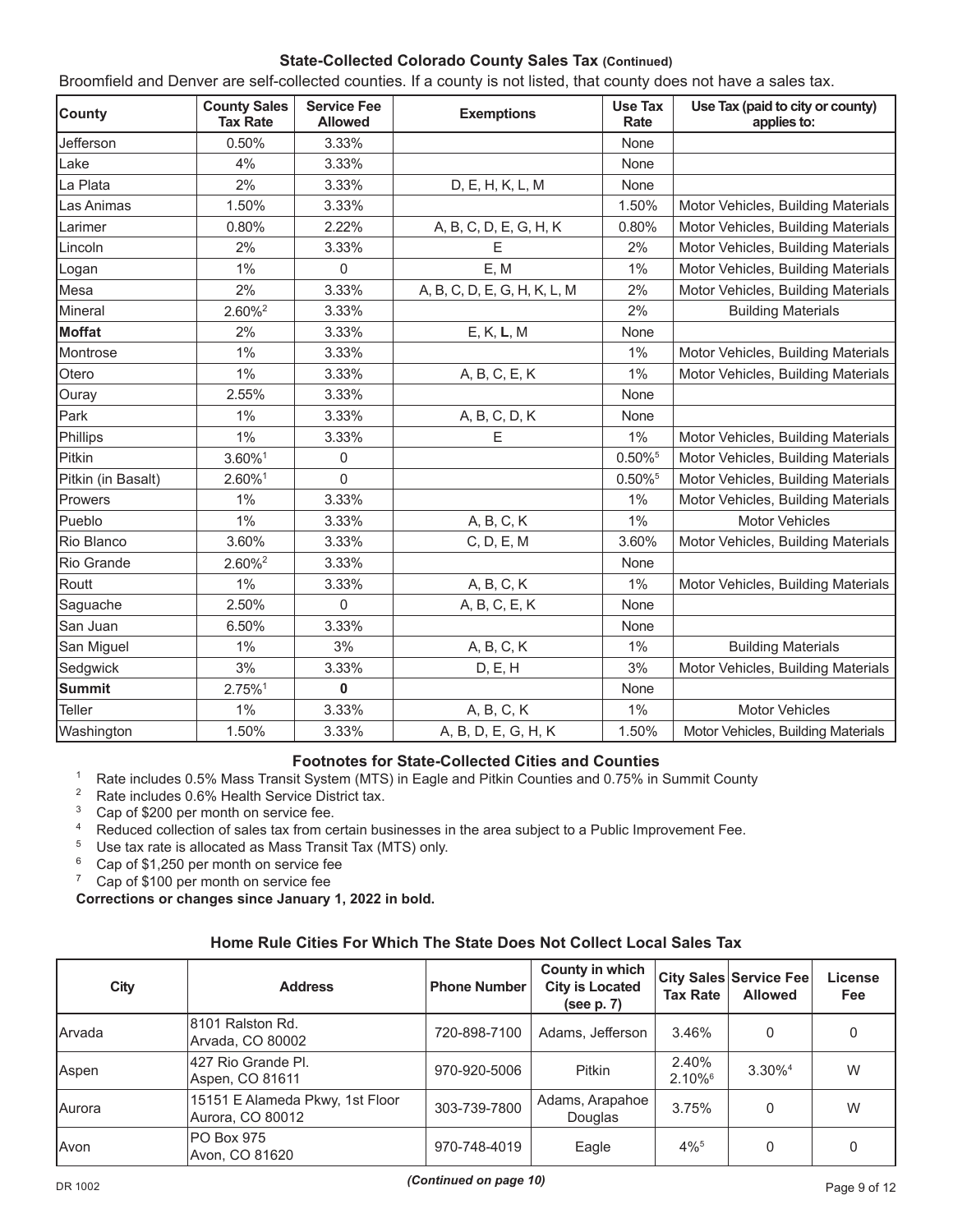#### **City Address Phone Number County in which City City is Located City Sales Service Fee Tax Rate Allowed License Fee**  $B$ lack Hawk<sup>3</sup> PO Box 68 Black Hawk, CO 80422 303-582-2283 Gilpin 6% <sup>0</sup> <sup>0</sup> Boulder 136 Alpine, 1st Floor 136 Alpine, 1st Floor | 303-441-3050 | Boulder | 3.86% | 3.86% | 3.86% | 3.86% | 3.86% | 3.86% | 3.86% | 3.96%  $4.01\%$ <sup>1</sup> 0 \$25.00 Breckenridge PO Box 168  $B = 5000100$  Breckenridge, CO 80424 970-453-2251 Summit 2.50% 0 W Brighton 500 South 4th Ave.  $\begin{array}{|c|c|c|c|c|c|c|c|}\n\hline\n\text{Brighton, CO } 80601 & & & 303-655-2041 & \text{Adams, Weld} & 3.75\% & 3.33\% & 515.00\n\hline\n\end{array}$ Broomfield One DesCombes Dr. Broomfield, CO 80020 303-464-5811 Broomfield 4.15% 3%<sup>4</sup> 0 Carbondale 511 Colorado Ave. STT Colorado Ave.<br>Carbondale, CO 81623 (970-510-1204) Garfield 3.50% 3.33%<sup>4</sup> \$25.00 Castle Pines  $\begin{bmatrix} 360 \text{ Village Square Ln.} \end{bmatrix}$  Section Castle Pines, CO 80108  $\begin{array}{|l|l|l|}\n\hline\n\end{array}$  303-705-0200 Douglas  $\begin{array}{|l|l|l|}\n\hline\n\end{array}$  2.75%<sup>4</sup> 3.33%  $\begin{array}{|l|l|l|}\n\hline\n\end{array}$  \$25.00 Castle Rock 100 North Wilcox 100 NOME VIICOX<br>Castle Rock, CO 80108  $\begin{vmatrix} 303-660-1397 & D$  Douglas  $\begin{vmatrix} 4\% & 3.33\% \end{vmatrix}$  \$10.00 Centennial 13133 E Arapahoe Rd. 19199 E Arapanoe Rui.<br>Centennial, CO 80112 (303-325-8000) Arapahoe (2.50%) 0 W Central City Box 249  $\begin{array}{|c|c|c|c|c|c|c|c|}\n\hline\n\text{Central City, CO } & 80427 & & 303-582-5251 & & \text{Gilpin} & & 6% & 3.33% & \text{$$35.00$} \\
\hline\n\end{array}$ Cherry Hills Village 2450 E Quincy 2450 E Quincy  $\begin{array}{|l|l|}\n\hline\n\text{Cherry Hills Village, CO 80110} & & 303-789-2541 & & \text{Arapahoe} & & 3\%66 \\
\hline\n\end{array}$  $3.50\%$  2.5% W Colorado Springs PO Box 1575 MC225 Colorado Springs, CO 80901 719-385-5903 El Paso 3.07% 0 W Commerce City 7887 E 60th Ave.  $\begin{array}{c|c|c|c|c|c|c|c|c} \hline \text{C} & \text{C} & \text{C} & \text{C} & \text{C} \\ \hline \text{C} & \text{C} & \text{C} & \text{C} & \text{C} & \text{C} & \text{C} \\ \hline \text{C} & \text{C} & \text{C} & \text{C} & \text{C} & \text{C} & \text{C} & \text{C} \end{array}$  and  $\begin{array}{c|c|c|c|c} \hline \text{C} & \text{C} & \text{C} & \text{C} & \text{C} & \text{C} \\ \hline$ Cortez 210 E Main St. 210 E Main St. (1980)<br>Cortez, CO 81321 (1970-565-3402 | Montezuma | 4.05% | 1.30% | \$10.00 Craig 300 W Fourth St Soo w Tourul St<br>Craig, CO 81625 970-826-2003 Moffat 4% 3.33% W Crested Butte PO Box 39, 507 Maroon Ave Crested Butte, CO 81224 970-349-5338 Gunnison 4.50% 1.50% \$100.00 Dacono 512 Cherry Ave PO Box 186, 512 Cherry Ave PO Box 166, 2003-833-2317 | Weld | 3% | 3.33%<sup>4</sup> | W<br>Dacono, CO 80514 Delta PO Box 19, 360 Main St. Delta, CO 81416-0019 970-874-7908 Delta 3% <sup>0</sup> \$10.00 Denver 201 W Colfax Ave. 201 W Collax Ave.<br>Denver, CO 80202 2000 | 720-913-9400 | Denver 4.81% 4%1 7.25%3  $0 \qquad W$ Durango 949 2nd Ave. Durango, CO 81301 970-375-5010 La Plata 3.50% 3.33%4 \$35.00 Edgewater 2401 Sheridan Blvd.  $E$ do Folendari Bivd.<br>Edgewater, CO 80214  $\vert$  303-238-7803 | Jefferson | 3.50% | 2%<sup>4</sup> | W Englewood 1000 Englewood Pkwy. Englewood, CO 80110-2373  $\begin{array}{|l|l|l|}\n\end{array}$  303-762-2422 Arapahoe 3.50% 0  $\begin{array}{|l|l|}\n\end{array}$  \$25.00 Evans 1100 37th St. Evans, CO 80620 **970-475-1109** Weld 4.50% 3.33%<sup>4</sup> \$25.00 Federal Heights 2380 W 90th Ave. 2360 W 9001 AVE.<br>Federal Heights, CO 80260  $\begin{array}{|l|c|c|c|c|c|} \hline \end{array}$  303-428-3526 Adams 4% 4% 0 \$15.00 Fort Collins  $\begin{bmatrix} PO & Box & 580 \\ - ∪ & \dots \end{bmatrix}$ PO Box 580 3.85%<br>Fort Collins, CO 80522-0580 970-221-6780 Larimer 3.85%  $2.25\%^{2}$  0 0 Frisco PO Box 4100 970-668-9127 Summit 2% 3.33%4 \$75.00

### **Home Rule Cities For Which The State Does Not Collect Local Sales Tax (Continued)**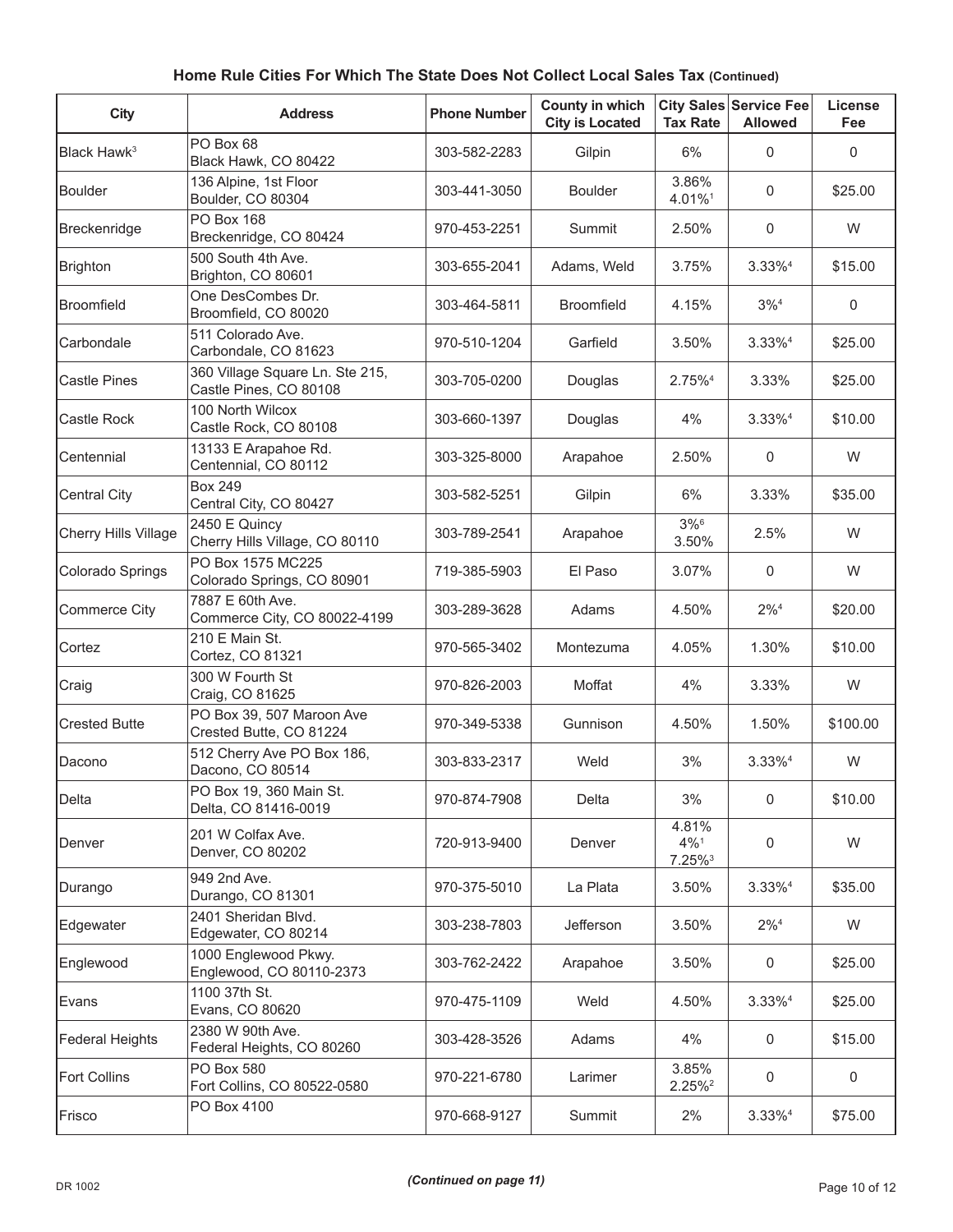| <b>City</b>             | <b>Address</b>                                                 | <b>Phone Number</b> | County in which<br><b>City is Located</b> | <b>Tax Rate</b>             | <b>City Sales Service Fee</b><br><b>Allowed</b> | License<br>Fee    |
|-------------------------|----------------------------------------------------------------|---------------------|-------------------------------------------|-----------------------------|-------------------------------------------------|-------------------|
| Glendale                | 950 S Birch St.<br>Glendale, CO 80246                          | 303-639-4706        | Arapahoe                                  | 3.75%                       | $\mathbf 0$                                     | W                 |
| <b>Glenwood Springs</b> | 101 W 8th St.<br>Glenwood Springs, CO 81601                    | 970-384-6420        | Garfield                                  | 3.70%                       | $\mathbf 0$                                     | \$25.00           |
| Golden                  | 911 10th St.<br>Golden, CO 80401                               | 303-384-8000        | Jefferson                                 | 3%                          | $\mathbf 0$                                     | \$20.00           |
| <b>Grand Junction</b>   | 250 N 5th St.<br>Grand Junction, CO 81501                      | 970-244-1521        | Mesa                                      | 3.25%                       | 3.33%                                           | \$10.00           |
| Greeley                 | 1000 10th St.<br>Greeley, CO 80631                             | 970-350-9733        | Weld                                      | 3.46% <sup>2</sup><br>4.11% | $\mathbf 0$                                     | $\mathbf 0$       |
| Greenwood Village       | 6060 S Quebec St.<br>Greenwood Village, CO 80111-4591          | 303-486-8299        | Arapahoe                                  | 3%                          | $\mathbf 0$                                     | \$10.00           |
| Gunnison                | PO Box 239<br>Gunnison, CO 81230                               | 970-641-8162        | Gunnison                                  | 4%                          | 4%                                              | \$5.50<br>\$10.50 |
| Gypsum                  | <b>PO Box 130</b><br>Gypsum, CO 81637                          | 970-524-1753        | Eagle                                     | 3%                          | 3.33%                                           | W                 |
| Lafayette               | 1290 S Public Rd.<br>Lafayette, CO 80026                       | 303-665-5588        | <b>Boulder</b>                            | 3.87%                       | 2.50% <sup>4</sup>                              | $\mathbf 0$       |
| La Junta                | PO Box 489<br>La Junta, CO 81050                               | 719-384-5991        | Otero                                     | 3%                          | 3%                                              | $\mathsf{O}$      |
| Lakewood                | 480 S Allison Pkwy.<br>Lakewood, CO 80226-3127                 | 303-987-7630        | Jefferson                                 | $3\%$ <sup>5</sup>          | $\mathbf 0$                                     | \$15.00           |
| Lamar                   | 102 E Parmenter St.<br>Lamar, CO 81052                         | 719-336-1370        | Prowers                                   | 3%                          | $3.33\%4$                                       | \$10.00           |
| Littleton               | 2255 W Berry Ave.<br>Littleton, CO 80120                       | 303-795-3768        | Arapahoe Douglas<br>Jefferson             | 3.75%                       | 2.50% <sup>4</sup>                              | $\mathbf 0$       |
| Lone Tree               | 9220 Kimmer Dr, Ste 100<br>Lone Tree, CO 80124                 | 303-708-1818        | Douglas                                   | 2.8125%                     | $\mathbf 0$                                     | \$10.00           |
| Longmont                | 350 Kimbark St.<br>Longmont, CO 80501                          | 303-651-8672        | <b>Boulder</b><br>Weld                    | 3.53%                       | $3\%^{4}$                                       | \$25.00           |
| Louisville              | 749 Main<br>Louisville, CO 80027                               | 303-335-4514        | <b>Boulder</b>                            | 3.65%                       | 0                                               | \$25.00           |
| Loveland                | 500 E 3rd St., Ste 110<br>Loveland, CO 80537                   | 970-962-2698        | Larimer                                   | $3\%$ <sup>5</sup>          | $\mathbf 0$                                     | \$20.00           |
| Montrose                | <b>PO Box 790</b><br>Montrose, CO 81402                        | 970-240-1400        | Montrose                                  | 3.88%                       | 1.33%                                           | \$35.00           |
| Mt. Crested Butte       | PO Drawer 5800<br>Mt. Crested Butte, CO 81225-5800             | 970-349-6632        | Gunnison                                  | 5%<br>$3\%$ <sup>6</sup>    | 3.33%                                           | W                 |
| Mountain Village        | 455 Mountain Village Blvd, Ste A<br>Mountain Village, CO 81435 | 970-369-6407        | San Miguel                                | 4.50%                       | 3.33%                                           | W                 |
| Northglenn              | 11701 Community Center Dr.<br>Northglenn, CO 80233             | 303-450-8729        | Adams, Weld                               | 4%<br>$3\%$ <sup>2</sup>    | $1\%$                                           | \$15.00           |
| Parker                  | 20120 E Mainstreet.<br>Parker, CO 80138-7334                   | 303-805-3228        | Douglas                                   | 3%                          | 3.33% <sup>4</sup>                              | \$20.00           |

# **Home Rule Cities For Which The State Does Not Collect Local Sales Tax (Continued)**